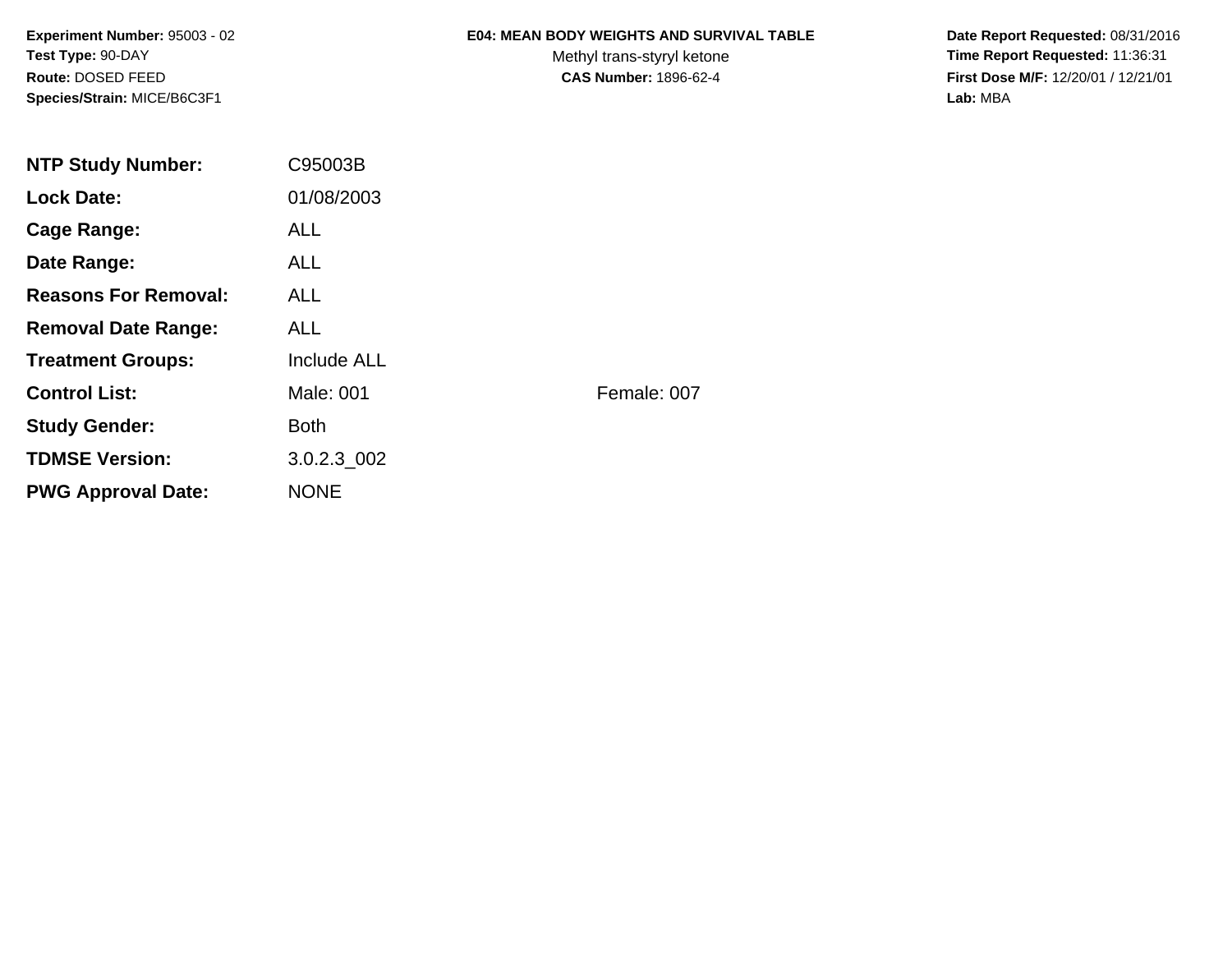## **Experiment Number:** 95003 - 02**Test Type:** 90-DAY**Route:** DOSED FEED**Species/Strain:** MICE/B6C3F1

#### **E04: MEAN BODY WEIGHTS AND SURVIVAL TABLE**

# Methyl trans-styryl ketone<br>CAS Number: 1896-62-4

 **Date Report Requested:** 08/31/2016 **Time Report Requested:** 11:36:31 **First Dose M/F:** 12/20/01 / 12/21/01<br>Lab: MBA **Lab:** MBA

**MALE**

| <b>DAY</b>                |       | <b>VEHICLE CONTROL</b> |       | 0.025%                 |    |       | 0.05%                  |    |       | 0.1%                   |    |       | 0.2%                   |    |       | 0.4%                   |    |  |
|---------------------------|-------|------------------------|-------|------------------------|----|-------|------------------------|----|-------|------------------------|----|-------|------------------------|----|-------|------------------------|----|--|
|                           | WT(G) | N                      | WT(G) | %<br>OF<br><b>CNTL</b> | N  | WT(G) | %<br>OF<br><b>CNTL</b> | N  | WT(G) | %<br>OF<br><b>CNTL</b> | N  | WT(G) | %<br>OF<br><b>CNTL</b> | N  | WT(G) | %<br>OF<br><b>CNTL</b> | N  |  |
|                           | 20.4  | 10                     | 20.3  | 99.5                   | 10 | 20.0  | 98.2                   | 10 | 20.4  | 100.0                  | 10 | 20.5  | 100.4                  | 10 | 20.2  | 99.1                   | 10 |  |
| 8                         | 21.5  | 10                     | 21.6  | 100.5                  | 10 | 21.0  | 97.6                   | 10 | 21.4  | 99.7                   | 10 | 21.3  | 99.1                   | 10 | 19.0  | 88.5                   | 10 |  |
| 15                        | 22.6  | 10                     | 23.0  | 101.8                  | 10 | 21.8  | 96.9                   | 10 | 22.9  | 101.4                  | 10 | 22.6  | 100.2                  | 10 | 20.7  | 91.8                   | 10 |  |
| 22                        | 24.4  | 10                     | 24.4  | 100.4                  | 10 | 23.2  | 95.3                   | 10 | 24.0  | 98.6                   | 10 | 23.8  | 97.7                   | 10 | 21.6  | 88.7                   | 10 |  |
| 29                        | 25.5  | 10                     | 25.5  | 100.3                  | 10 | 24.3  | 95.2                   | 10 | 25.5  | 100.2                  | 10 | 25.0  | 98.0                   | 10 | 23.0  | 90.4                   | 10 |  |
| 36                        | 26.2  | 10                     | 26.1  | 99.7                   | 10 | 25.2  | 96.1                   | 10 | 26.2  | 100.2                  | 10 | 26.0  | 99.4                   | 10 | 24.1  | 92.0                   | 10 |  |
| 43                        | 27.1  | 10                     | 26.5  | 97.8                   | 10 | 25.9  | 95.5                   | 10 | 27.1  | 99.9                   | 10 | 26.3  | 97.0                   | 10 | 24.8  | 91.5                   | 10 |  |
| 50                        | 27.3  | 10                     | 27.3  | 100.0                  | 10 | 26.3  | 96.3                   | 10 | 27.5  | 100.7                  | 10 | 27.0  | 98.7                   | 10 | 25.2  | 92.4                   | 10 |  |
| 57                        | 27.8  | 10                     | 27.3  | 98.2                   | 10 | 26.2  | 94.2                   | 10 | 27.3  | 98.4                   | 10 | 26.8  | 96.5                   | 10 | 25.2  | 90.8                   | 10 |  |
| 64                        | 28.8  | 10                     | 29.1  | 100.8                  | 10 | 25.6  | 88.7                   | 10 | 29.1  | 100.9                  | 10 | 28.5  | 98.9                   | 10 | 26.5  | 91.9                   | 10 |  |
| 71                        | 28.9  | 10                     | 28.6  | 99.0                   | 10 | 26.9  | 93.1                   | 10 | 29.1  | 100.8                  | 10 | 28.4  | 98.3                   | 10 | 26.4  | 91.6                   | 10 |  |
| 78                        | 29.6  | 10                     | 29.7  | 100.1                  | 10 | 28.0  | 94.5                   | 10 | 30.1  | 101.5                  | 10 | 29.7  | 100.1                  | 10 | 27.4  | 92.5                   | 10 |  |
| 85                        | 30.3  | 10                     | 30.1  | 99.4                   | 10 | 29.0  | 95.5                   | 10 | 30.1  | 99.2                   | 10 | 30.0  | 99.1                   | 10 | 27.6  | 90.9                   | 10 |  |
| 92                        | 31.3  | 10                     | 31.4  | 100.1                  | 10 | 30.2  | 96.5                   | 10 | 31.3  | 100.1                  | 10 | 30.9  | 98.6                   | 9  | 28.5  | 90.9                   | 10 |  |
| <b>TERM</b><br><b>SAC</b> | 31.3  | 10                     |       | 31.4 100.1             | 10 | 30.2  | 96.5                   | 10 |       | 31.3 100.1             | 10 | 30.9  | 98.6                   | 9  | 28.5  | 90.9                   | 10 |  |

\*\*\* END OF MALE \*\*\*